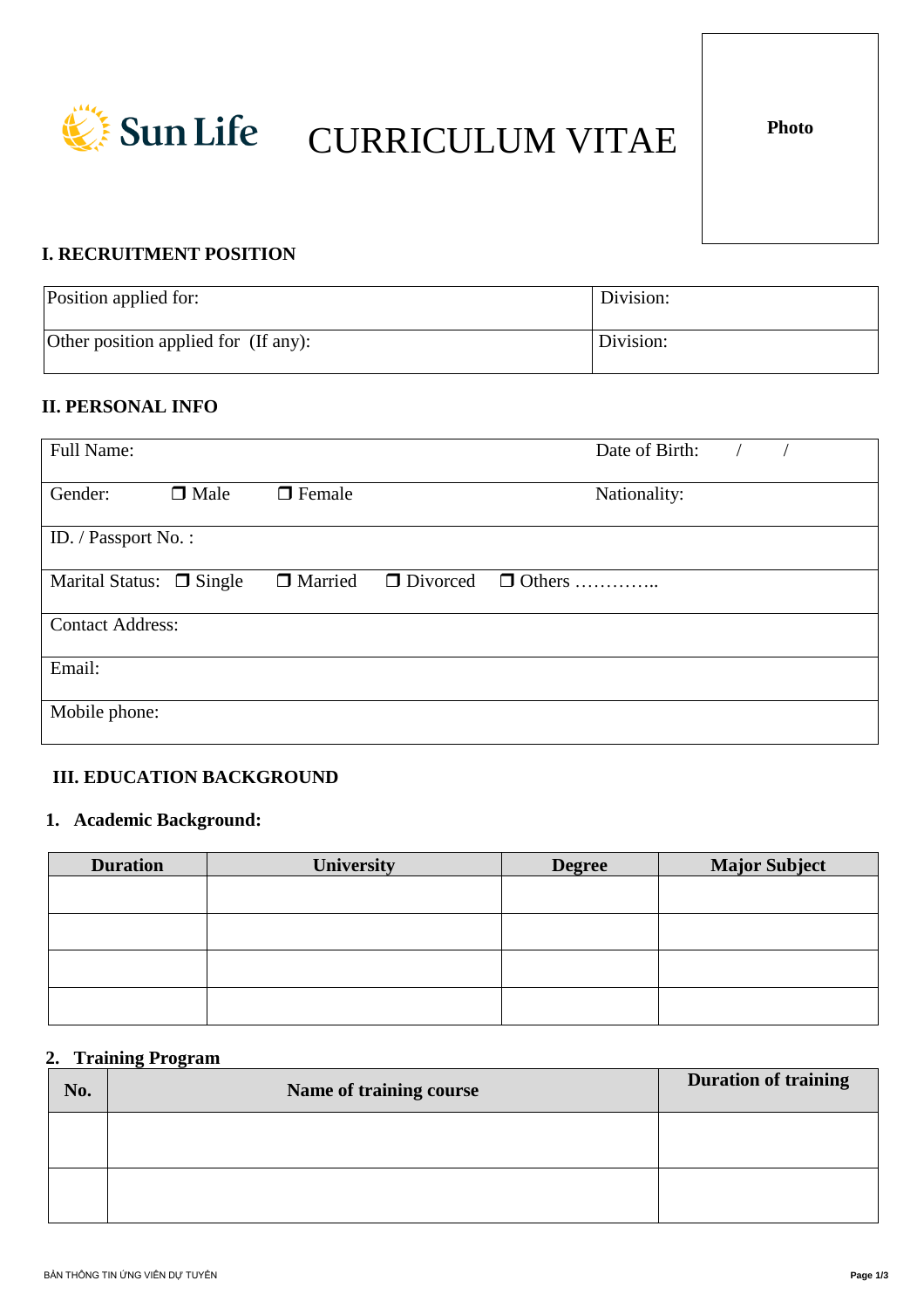## 3. Foreign Languages

| Language(s) | <b>Beginner</b> | <b>Elementary</b> | <b>Intermediate</b> | <b>Advanced</b> |
|-------------|-----------------|-------------------|---------------------|-----------------|
| English     |                 |                   |                     | H               |
|             |                 | ┓                 |                     | H               |
|             |                 |                   |                     |                 |

## IV.WORK EXPERIENCE (please list out at least 3 recent jobs)

| Company | <b>Position / Report to</b>                                                 | <b>Duration</b>                         |
|---------|-----------------------------------------------------------------------------|-----------------------------------------|
| 1.      |                                                                             | From/                                   |
|         |                                                                             | to /                                    |
|         | Job description, achievement, number of staff (if any), related experience. | Salary:                                 |
|         |                                                                             |                                         |
|         |                                                                             | $\Box$ Current job<br>$\Box$ Terminated |
|         |                                                                             |                                         |
|         |                                                                             | Reason for resignation:                 |
|         |                                                                             | <b>Duration</b>                         |
| Company | <b>Position / Report to</b>                                                 |                                         |
| 2.      |                                                                             | From/                                   |
|         |                                                                             | to /                                    |
|         | Job description, achievement, number of staff (if any), related experience. | Salary:                                 |
|         |                                                                             |                                         |
|         |                                                                             | $\Box$ Current job                      |
|         |                                                                             | $\Box$ Terminated                       |
|         |                                                                             | Reason for resignation:                 |
|         |                                                                             |                                         |
| Company | <b>Position / Report to</b>                                                 | <b>Duration</b>                         |
| 3.      |                                                                             |                                         |
|         |                                                                             | to /                                    |